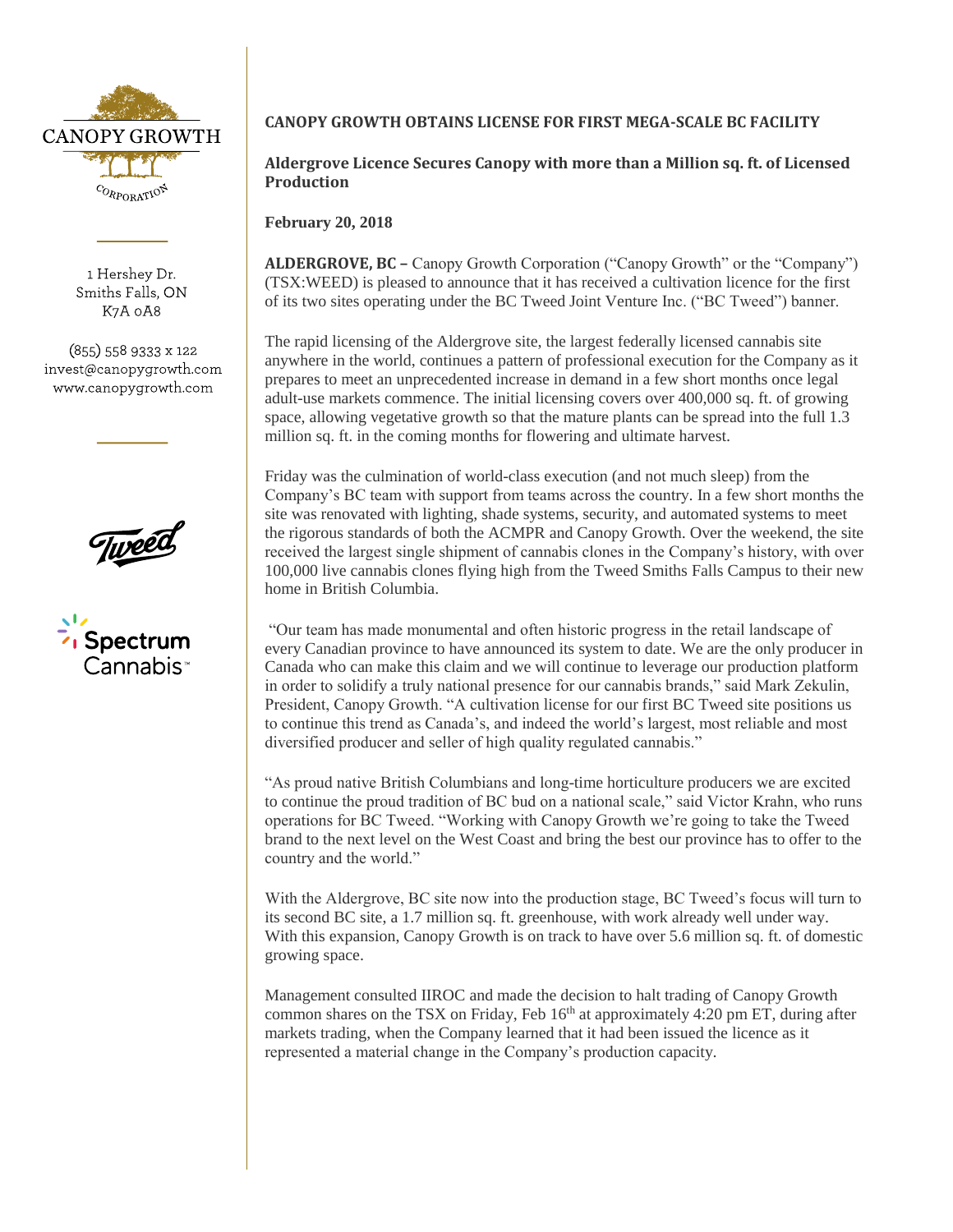Here's to Future (Sun Grown BC Bud) Growth (from Your Friends at Tweed).

Contact:

Jordan Sinclair Director of Communications [Jordan@tweed.com](mailto:Jordan@tweed.com) 613-769-4196

Investor Relations Tyler Burns [Tyler.burns@canopygrowth.com](mailto:Tyler.burns@canopygrowth.com) 855-558-9333 ex 122

Director: Bruce Linton [tmx@tweed.com](mailto:tmx@tweed.com)